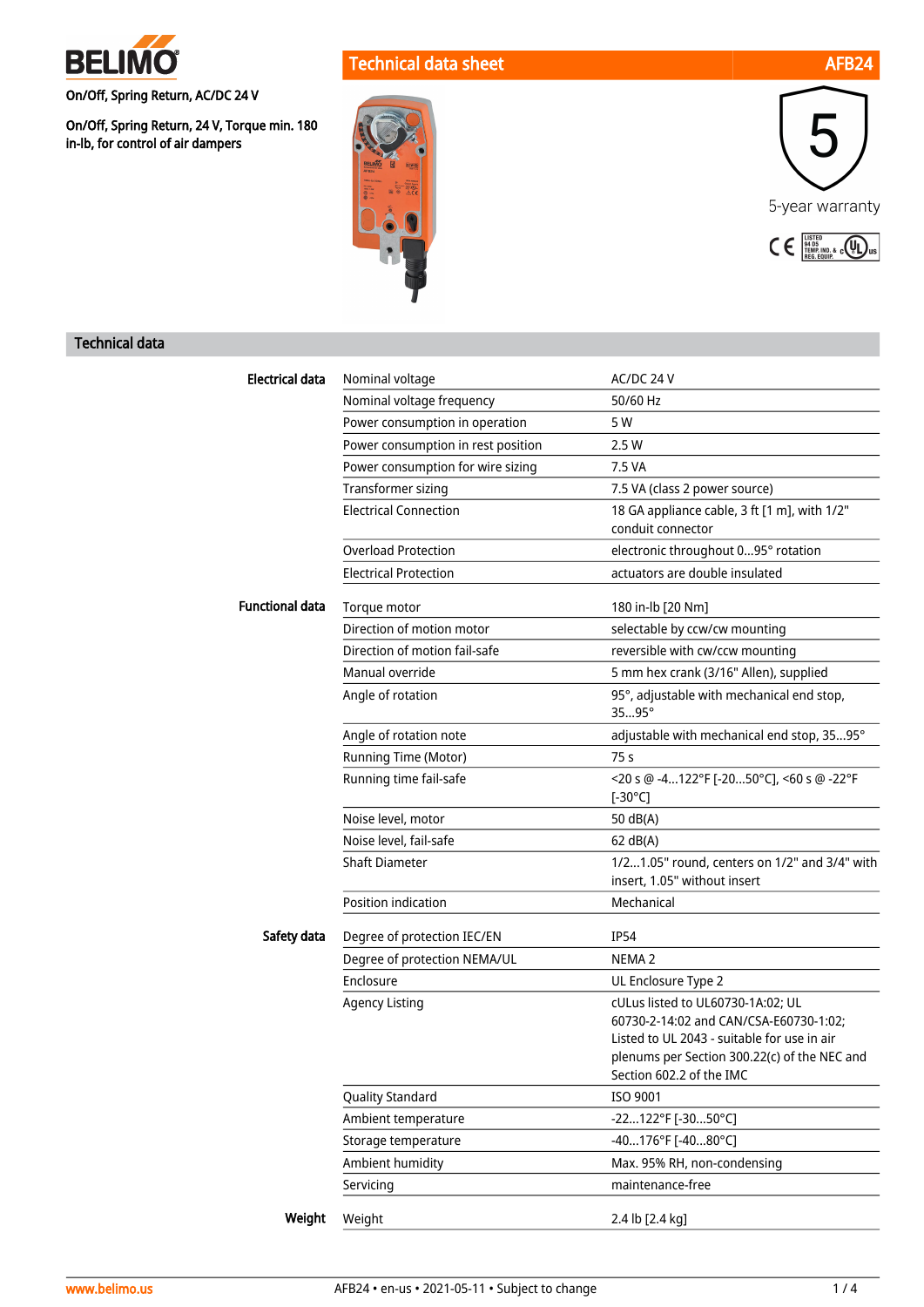

Technical data sheet AFB24

| <b>Materials</b>             | Housing material                           | Galvanized steel and plastic housing                                                                                                                                                                                                                                                                                                                                                                                                                                                                                                                                                                                                                                                                                                                                                                                                                                        |
|------------------------------|--------------------------------------------|-----------------------------------------------------------------------------------------------------------------------------------------------------------------------------------------------------------------------------------------------------------------------------------------------------------------------------------------------------------------------------------------------------------------------------------------------------------------------------------------------------------------------------------------------------------------------------------------------------------------------------------------------------------------------------------------------------------------------------------------------------------------------------------------------------------------------------------------------------------------------------|
| <b>Product features</b>      |                                            |                                                                                                                                                                                                                                                                                                                                                                                                                                                                                                                                                                                                                                                                                                                                                                                                                                                                             |
| <b>Application</b>           | diameter shaft and parallel wiring.        | For On/Off, fail-safe control of dampers in HVAC systems. Actuator sizing should be done in<br>accordance with the damper manufacturer's specifications. Control is On/Off from an auxiliary<br>contact or a manual switch. The actuator is mounted directly to a damper shaft up to 1.05" in<br>diameter by means of its universal clamp. A crank arm and several mounting brackets are<br>available for applications where the actuator cannot be direct coupled to the damper shaft.<br>Maximum of two AF's can be piggybacked for torque loads of up to 266 in-lbs. Minimum 3/4"                                                                                                                                                                                                                                                                                        |
| Operation                    | against damper gaskets for tight shut-off. | The AF24 series actuators provide true spring return operation for reliable failsafe application<br>and positive close off on air tight dampers. The spring return system provides constant torque<br>to the damper with, and without, power applied to the actuator. The AF24 series provides 95°<br>of rotation and is provided with a graduated position indicator showing 0° to 95°. The actuator<br>may be stalled anywhere in its normal rotation without the need of mechanical end switches.<br>The AF24 actuator is shipped at 5° (5° from full fail-safe) to provide automatic compression                                                                                                                                                                                                                                                                        |
| <b>Typical specification</b> |                                            | On/Off spring return damper actuators shall be direct coupled type which require no crank arm<br>and linkage and be capable of direct mounting to a jackshaft up to a 1.05" diameter. The<br>actuators must be designed so that they may be used for either clockwise or counter clockwise<br>fail-safe operation. Actuators shall be protected from overload at all angles of rotation. If<br>required, two SPDT auxiliary switch shall be provided having the capability of one being<br>adjustable. Actuators with auxiliary switches must be constructed to meet the requirements for<br>Double Insulation so an electrical ground is not required to meet agency listings. Actuators shall<br>be cULus listed and have a 5 year warranty, and be manufactured under ISO 9001 International<br>Quality Control Standards. Actuators shall be as manufactured by Belimo. |
| Accessories                  |                                            |                                                                                                                                                                                                                                                                                                                                                                                                                                                                                                                                                                                                                                                                                                                                                                                                                                                                             |

| <b>Electrical accessories</b> | <b>Description</b>                      | <b>Type</b> |
|-------------------------------|-----------------------------------------|-------------|
|                               | Auxiliary switch, mercury-free          | P475        |
|                               | Auxiliary switch, mercury-free          | P475-1      |
|                               | Signal simulator, Power supply AC 120 V | PS-100      |
|                               | Cable conduit connector 1/2"            | TF-CC US    |
|                               | Transformer, AC 120 V to AC 24 V, 40 VA | ZG-X40      |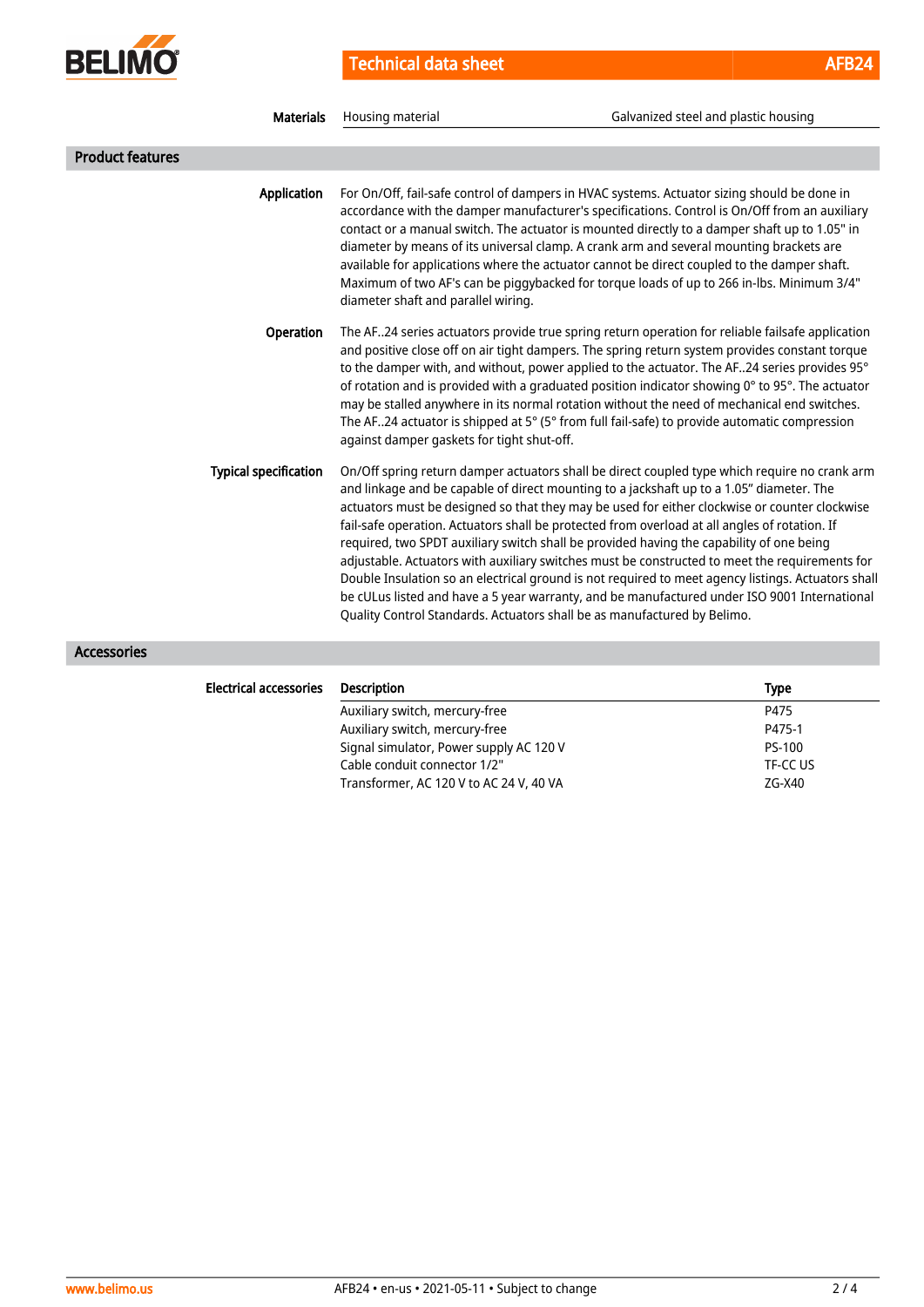

**Technical data sheet** 

| <b>Mechanical accessories</b> | <b>Description</b>                                                                                   | <b>Type</b>     |
|-------------------------------|------------------------------------------------------------------------------------------------------|-----------------|
|                               | Anti-rotation bracket, for AF / NF                                                                   | AF-P            |
|                               | Shaft extension 240 mm Ø20 mm for damper shaft Ø 822.7 mm                                            | AV8-25          |
|                               | End stop indicator                                                                                   | IND-AFB         |
|                               | Shaft clamp reversible, for central mounting, for damper shafts Ø12.7 /<br>19.0 / 25.4 mm            | $K7-2$          |
|                               | Ball joint suitable for damper crank arm KH8 / KH10                                                  | KG10A           |
|                               | Ball joint suitable for damper crank arm KH8                                                         | KG8             |
|                               | Actuator arm, for 3/4" shafts, clamping range Ø1022 mm, Slot width 8.2<br>mm                         | KH-AFB          |
|                               | Damper crank arm Slot width 8.2 mm, clamping range Ø1425 mm                                          | <b>KH10</b>     |
|                               | Damper crank arm Slot width 8.2 mm, for Ø1.05"                                                       | <b>KH12</b>     |
|                               | Damper crank arm Slot width 8.2 mm, clamping range Ø1018 mm                                          | KH <sub>8</sub> |
|                               | Push rod for KG10A ball joint (36" L, 3/8" diameter).                                                | <b>SH10</b>     |
|                               | Push rod for KG6 & KG8 ball joints (36" L, 5/16" diameter).                                          | SH <sub>8</sub> |
|                               | Wrench 0.32 in and 0.39 in [8 mm and 10 mm]                                                          | <b>TOOL-06</b>  |
|                               | Retrofit clip                                                                                        | Z-AF            |
|                               | Base plate extension                                                                                 | Z-SF            |
|                               | 17" Mounting Bracket for AF, NF, GM, AM, SM                                                          | ZG-100          |
|                               | Mounting Bracket: AF, NF, LF, GM, AM, NM, SM                                                         | ZG-101          |
|                               | Dual actuator mounting bracket.                                                                      | ZG-102          |
|                               | Mounting Bracket: ZS-260 Right Angle                                                                 | ZG-109          |
|                               | Linkage kit                                                                                          | ZG-110          |
|                               | Mounting bracket                                                                                     | ZG-118          |
|                               | for AF / NF                                                                                          |                 |
|                               | Jackshaft mounting bracket.                                                                          | ZG-120          |
|                               | Mounting kit for linkage operation for flat and side installation                                    | ZG-AFB          |
|                               | Mounting kit for foot mount installation                                                             | ZG-AFB118       |
|                               | Damper clip for damper blade, 3.5" width.                                                            | ZG-DC1          |
|                               | Damper clip for damper blade, 6" width.                                                              | ZG-DC2          |
|                               | 1" diameter jackshaft adaptor (11" L).                                                               | ZG-JSA-1        |
|                               | 1-5/16" diameter jackshaft adaptor (12" L).                                                          | ZG-JSA-2        |
|                               | 1.05" diameter jackshaft adaptor (12" L).                                                            | ZG-JSA-3        |
|                               | Weather shield 330x203x152 mm [13x8x6"] (LxBxH)                                                      | ZS-100          |
|                               | Base plate, for ZS-100                                                                               | ZS-101          |
|                               | Weather shield 406x213x102 mm [16x8-3/8x4"] (LxWxH)                                                  | ZS-150          |
|                               | Explosion proof housing 406x254x164 mm [16x10x6.435"] (LxBxH), UL                                    | ZS-260          |
|                               | and CSA, Class I, Zone 1&2, Groups B, C, D, (NEMA 7), Class III, Hazardous<br>(classified) Locations |                 |
|                               | Weather shield 438x222x140 mm [17-1/4x8-3/4x5-1/2"] (LxBxH), NEMA<br>4X, with mounting brackets      | ZS-300          |
|                               | Weather shield 438x222x140 mm [17-1/4x8-3/4x5-1/2"] (LxBxH), NEMA<br>4X, with mounting brackets      | ZS-300-5        |
|                               | Shaft extension 1/2"                                                                                 | ZS-300-C1       |
|                               | Shaft extension 3/4"                                                                                 | ZS-300-C2       |
|                               | Shaft extension 1"                                                                                   | ZS-300-C3       |

### Electrical installation

# Warning! Live electrical components!

During installation, testing, servicing and troubleshooting of this product, it may be necessary to work with live electrical components. Have a qualified licensed electrician or other individual who has been properly trained in handling live electrical components perform these tasks. Failure to follow all electrical safety precautions when exposed to live electrical components could result in death or serious injury.

Meets cULus requirements without the need of an electrical ground connection.

 $(A)$  Actuators with appliance cables are numbered.

A Provide overload protection and disconnect as required.

Actuators may also be powered by DC 24 V.

 $\overline{48}$  Actuators may be powered in parallel. Power consumption must be observed.

A Parallel wiring required for piggy-back applications.